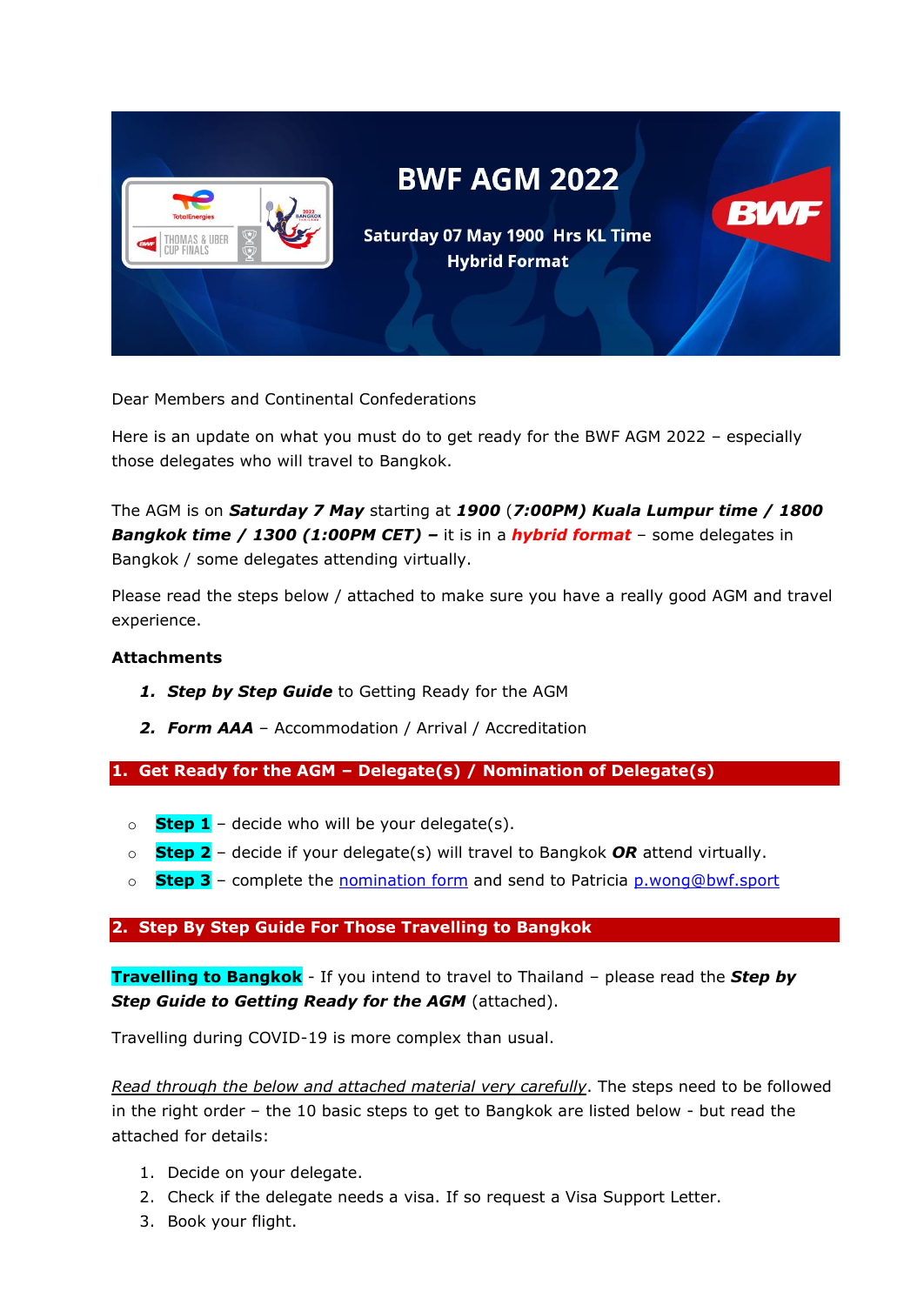- 4. Complete the *AAA Form* Accommodation / Arrival Form / Accreditation Form.
- 5. Wait for the invoice for your accommodation from Badminton Thailand.
- 6. Pay for the accommodation in full.
- 7. Receive a receipt for the first nights accommodation *Test and Go package*.
- 8. Prepare all the documents for the *Thailand Pass Test and Go* application.
- 9. Apply online for the *Thailand Pass – Test and Go*.
- 10.Receive confirmation from the Thai authorities Thailand Pass QR code.

# **3. Key Actions and Deadlines**

- o **Friday 1 April –** deadline to request a *Visa Support Letter*
- o **Monday 4 April –** deadline to complete your airline booking *flight to Bangkok*
- o **Friday 8 April –** deadline *AAA Form Accommodation / Arrival / Accreditation Form*
- o **Monday 25 April –** deadline to apply for the *Thailand Pass – Test and Go*
- o **Wednesday 04 May** *delegates arrive in Bangkok* airport transport to hotel
- o **Thursday 05 May** quarantine in your hotel room / deadline for nomination
	- 1900 Bangkok time Badminton Pan Am AGM
- o **Friday 06 May** Membership engagement / Members Forum
- o **Saturday 07 May** *BWF AGM 2022* starts at 1800 Bangkok time / 1900 KL time
- o **Sunday 08 May** *delegates depart Bangkok* or stay on to watch badminton the *TotalEnergies BWF Thomas & Uber Cup Finals* (08 -15 May).

## **4. The Host Hotel**

The Official AGM Hotel for Member Association delegates is **Centara Grand & Bangkok Convention Centre [\(linked\)](https://www.centarahotelsresorts.com/centaragrand/cgcw/?utm_source=adwords&utm_medium=ppc&utm_campaign=brand-search-cgcw).** This is the same hotel we had for our AGM in 2018.

All prices below include breakfast.

- o **Single room–** US \$180 / night
- o **Twin / Double room**  US\$190 / night



# *Please do not book directly with the hotel*. All bookings go through Badminton Thailand.

Please note that BWF will reimburse the basic nightly cost of one delegate from each eligible Member Association for four (4) nights accommodation at the official hotel if they attend both the Forum on Friday 6 May and the AGM 2022 (total US \$760 per eligible Member).

Each Member Association must pay first – and the reimbursement takes place up to a month after the AGM 2022.

 $\_$  , and the set of the set of the set of the set of the set of the set of the set of the set of the set of the set of the set of the set of the set of the set of the set of the set of the set of the set of the set of th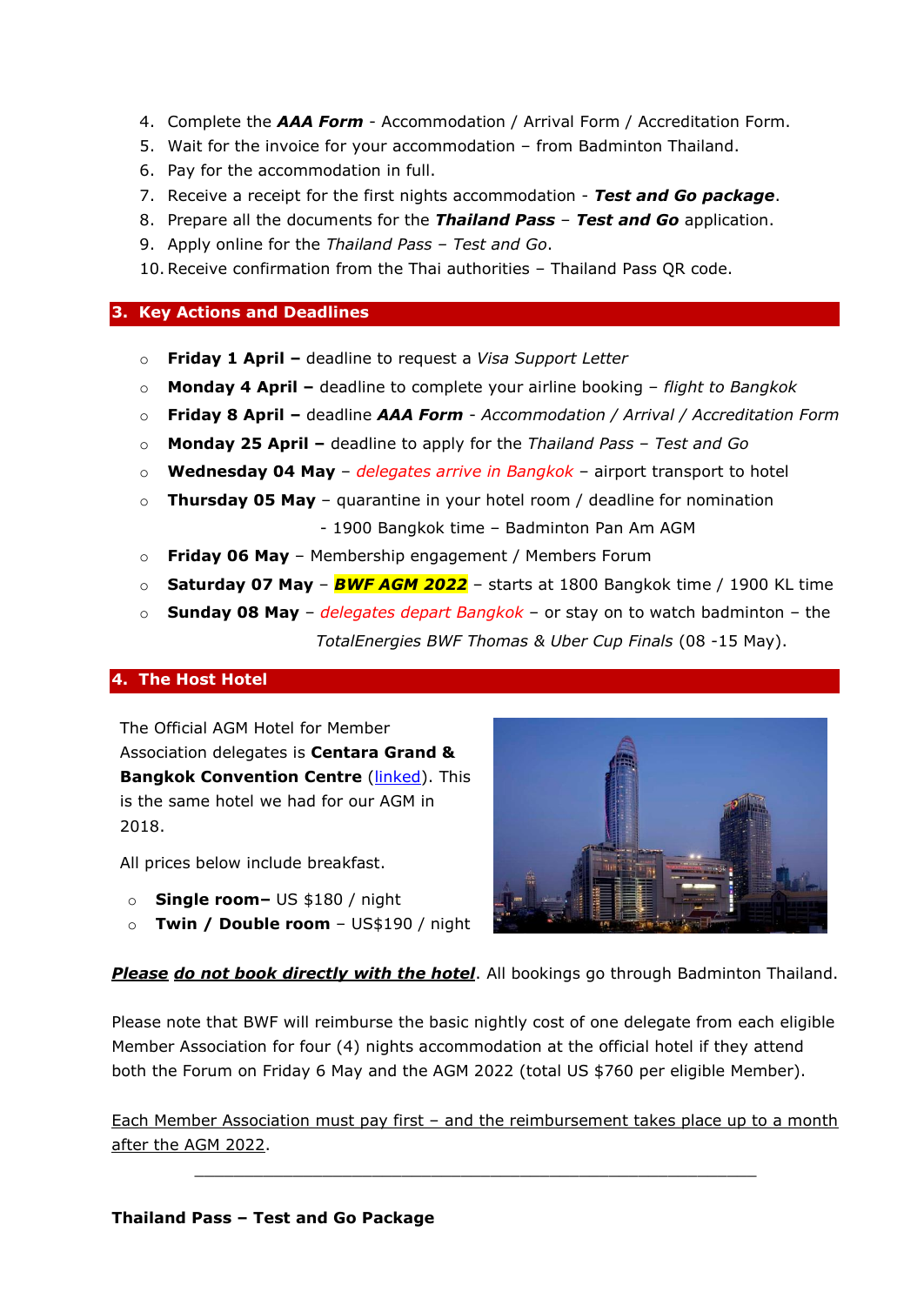To enter Thailand, each individual MUST register through this programme (and for us it's the *Test and Go* option).

The first night in Thailand for *Test and Go* must be at an approved SHA+ hotel, which includes a package 1) dedicated transport – airport / hotel, 2) RT-PCR COVID-19 test on arrival, 3) first night in the room quarantine – all meals delivered to the door - until the results of the RT-PCR is known – assuming this is negative, then you can move around freely after that – in the hotel, restaurants, and tourism / sightseeing activities in Bangkok / Thailand.

*Centara Grand & Bangkok Convention Centre is a* SHA+ hotel *and these are the rates – Test and Go Package for the first night – and then for each subsequent night:*

| <b>Room Type</b>                                                | <b>Test and Go Package</b><br>1 <sup>st</sup> Night / Day | $2nd$ , $3rd$ , $4th$ nights etc |
|-----------------------------------------------------------------|-----------------------------------------------------------|----------------------------------|
| <b>Single</b> (Superior & Deluxe<br>King) (1 person)            | US\$280 package                                           | US\$180 a night                  |
| <b>Twin / Double (Superior &amp;</b><br>Deluxe King) (2 people) | US\$370 package                                           | US\$190 a night                  |

Other options are available – Junior Suite and Club Suite – contact Badminton Thailand for the rates - [agm2022bkk@gmail.com](mailto:agm2022bkk@gmail.com)

# **5. Thailand Pass – Test and Go Programme**

The Thailand Pass programme has three (3) options – but the one that is for AGM delegates / observers is the *Test and Go Programme*.

The 3 basic conditions for the Test and Go programme are:

- 1. **COVID-19 Travel Insurance**: Your COVID-19 travel insurance policy coverage shouldn't be less than US\$ 20 000 for medical emergencies. Try this link for packages - <https://tqm-app.com/static/thailandpass/index.html>
- 2. **A COVID-19 Recovery or Vaccination certificate**. Keep in mind that any tourists younger than 18 years old won't need this certification if they travel with a legal guardian or a parent.
- 3. **The Day 1 hotel confirmation letter confirmations** that you've pre-paid for accommodation, airport transfer and RT-PCR test. The letter needs to be issued by one of the approved Alternative Quarantine (AQ) or SHA + Hotels (the Host hotel for the AGM is on of these  $SHA + hotels$ .

Delegates MUST book through Badminton Thailand for the AGM Official Hotel using the Accommodation / Arrival / Accreditation Form.